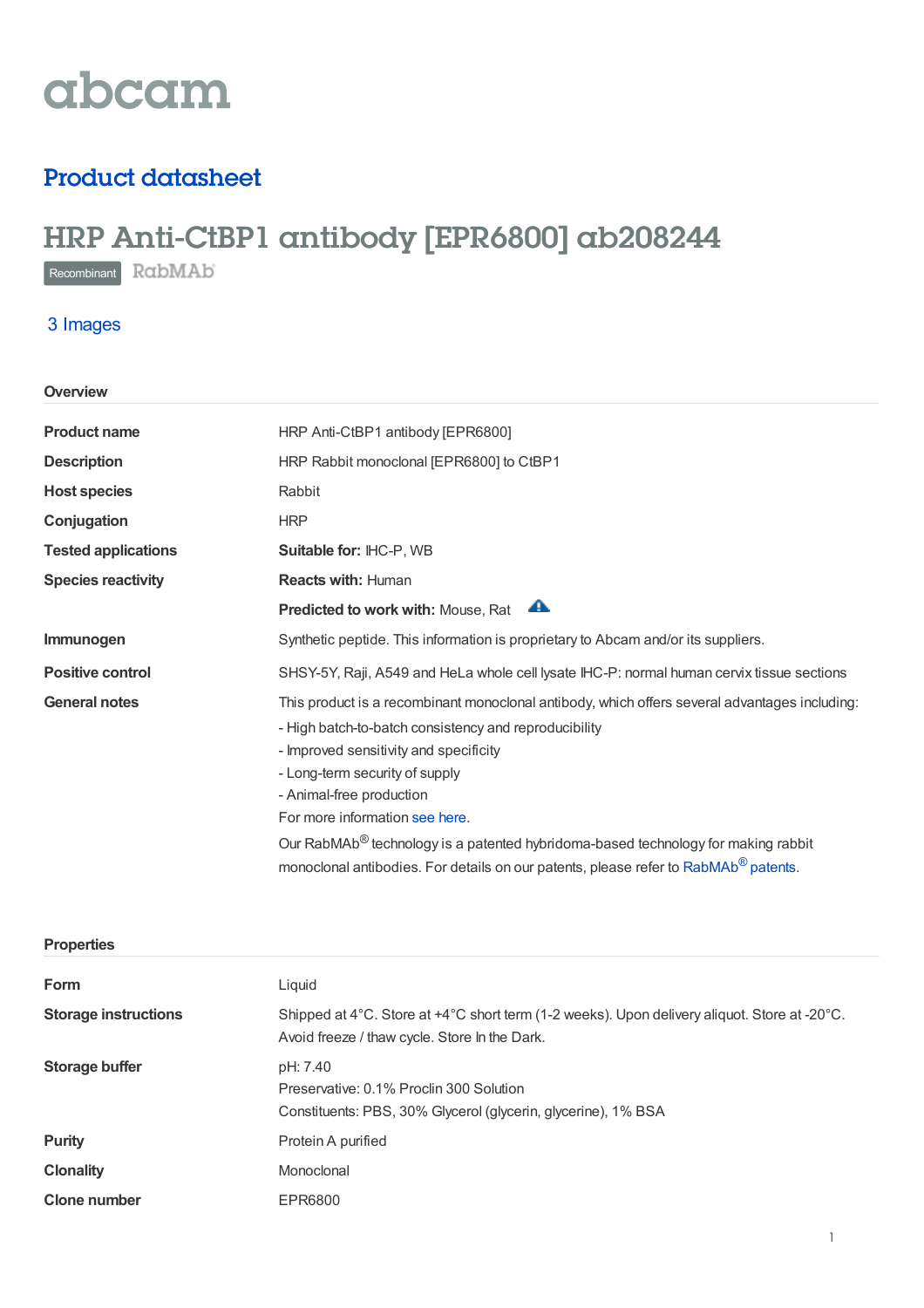### **Applications**

**The Abpromise guarantee** Our [Abpromise](https://www.abcam.com/abpromise) guarantee covers the use of ab208244 in the following tested applications.

The application notes include recommended starting dilutions; optimal dilutions/concentrations should be determined by the end user.

| Application  | <b>Abreviews</b> | <b>Notes</b>                                                                                                            |
|--------------|------------------|-------------------------------------------------------------------------------------------------------------------------|
| <b>IHC-P</b> |                  | 1/50. Perform heat mediated antigen retrieval with citrate buffer<br>pH 6 before commencing with IHC staining protocol. |
| <b>WB</b>    |                  | 1/5000. Detects a band of approximately 47 kDa (predicted<br>molecular weight: 47 kDa).                                 |

| <b>Target</b>                              |                                                                                                                                                                                                                                                                                                                                                     |
|--------------------------------------------|-----------------------------------------------------------------------------------------------------------------------------------------------------------------------------------------------------------------------------------------------------------------------------------------------------------------------------------------------------|
| <b>Function</b>                            | Involved in controlling the equilibrium between tubular and stacked structures in the Golgi complex.<br>Functions in brown adipose tissue (BAT) differentiation. Corepressor targeting diverse<br>transcription regulators such as GLIS2. Has dehydrogenase activity.                                                                               |
| <b>Sequence similarities</b>               | Belongs to the D-isomer specific 2-hydroxyacid dehydrogenase family.                                                                                                                                                                                                                                                                                |
| <b>Post-translational</b><br>modifications | The level of phosphorylation appears to be regulated during the cell cycle. Phosphorylated upon<br>DNA damage, probably by ATM or ATR. Phosphorylation by HIPK2 on Ser-422 induces<br>proteasomal degradation.<br>ADP-ribosylated; when cells are exposed to brefeldin A.<br>Sumoylation on Lys-428 is promoted by the E3 SUMO-protein ligase CBX4. |
| <b>Cellular localization</b>               | Cytoplasm. Nucleus.                                                                                                                                                                                                                                                                                                                                 |

**Images**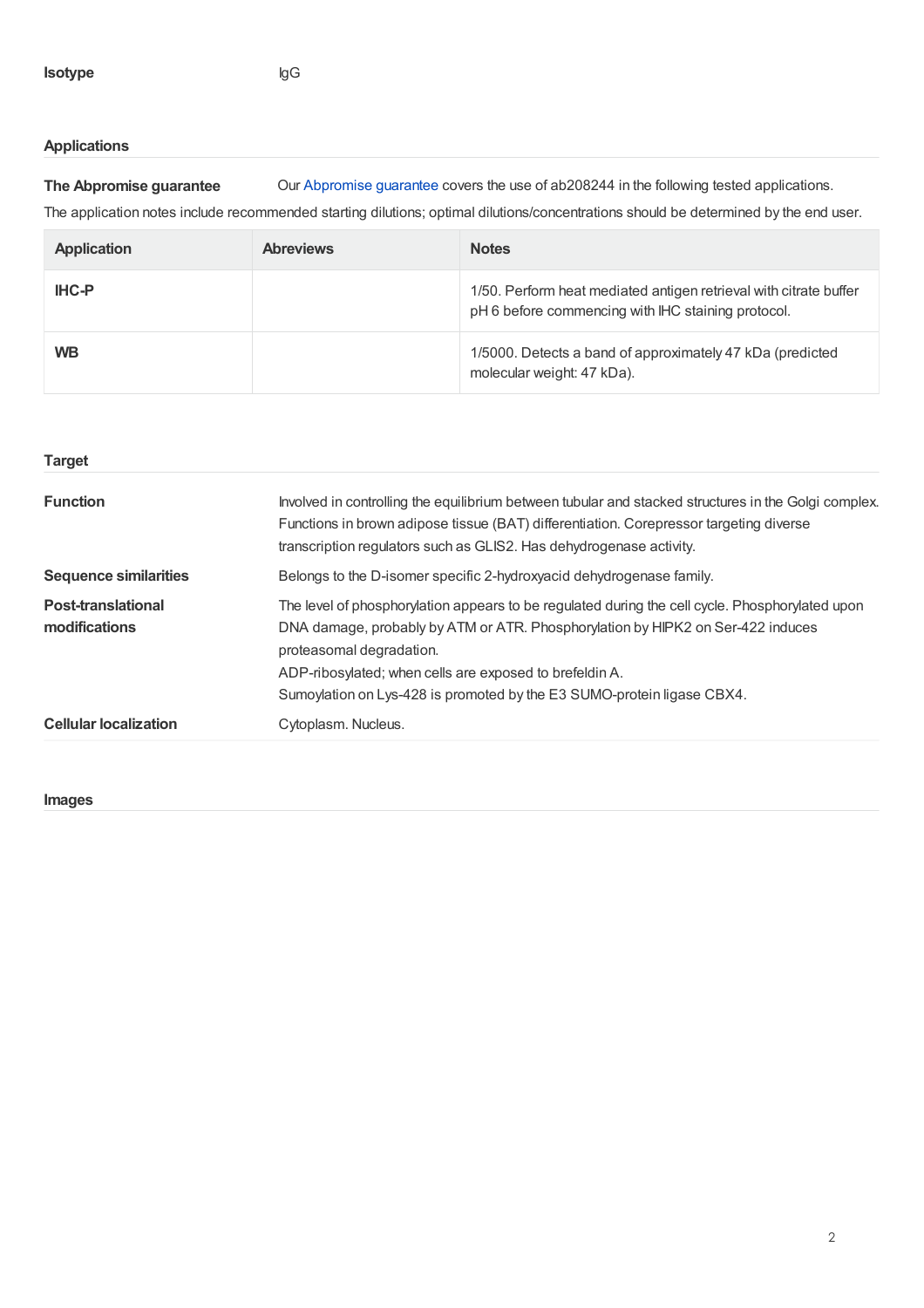

Immunohistochemistry (Formalin/PFA-fixed paraffinembedded sections) - HRP Anti-CtBP1 antibody [EPR6800] (ab208244)



Western blot - HRP Anti-CtBP1 antibody [EPR6800] (ab208244)

IHC image of CtBP1 staining in a section of formalin-fixed paraffinembedded normal human cervix\*, performed on a Leica BOND™. The section was pre-treated using heat mediated antigen retrieval with sodium citrate buffer (pH6, epitope retrieval solution 1) for 20mins. The section was then incubated with ab208244, 1/50 dilution, for 15 mins at room temperature. DAB was used as the chromogen. The section was then counterstained with haematoxylin and mounted with DPX. The inset negative control image is taken from an identical assay without primary antibody.

For other IHC staining systems (automated and non-automated) customers should optimize variable parameters such as antigen retrieval conditions, primary antibody concentration and antibody incubation times.

\*Tissue obtained from the Human Research Tissue Bank, supported by the NIHR Cambridge Biomedical Research Centre

**All lanes :** HRP Anti-CtBP1 antibody [EPR6800] (ab208244) at 1/5000 dilution

**Lane 1 :** SHSY-5Y(Human neuroblastoma cell line) Whole Cell Lysate

**Lane 2 :** Raji (Human Burkitt's lymphoma cell line) Whole Cell Lysate

**Lane 3 :** A549 (Human lung adenocarcinoma epithelial cell line) Whole Cell Lysate

**Lane 4 :** HeLa (Human epithelial carcinoma cell line) Whole Cell Lysate

Lysates/proteins at 10 µg per lane.

Developed using the ECL technique.

Performed under reducing conditions.

**Predicted band size:** 47 kDa **Observed band size:** 47 kDa

**Exposure time:** 20 minutes

This blot was produced using a 4-12% Bis-tris gel under the MOPS buffer system. The gel was run at 200V for 50 minutes before being transferred onto a Nitrocellulose membrane at 30V for 70 minutes.